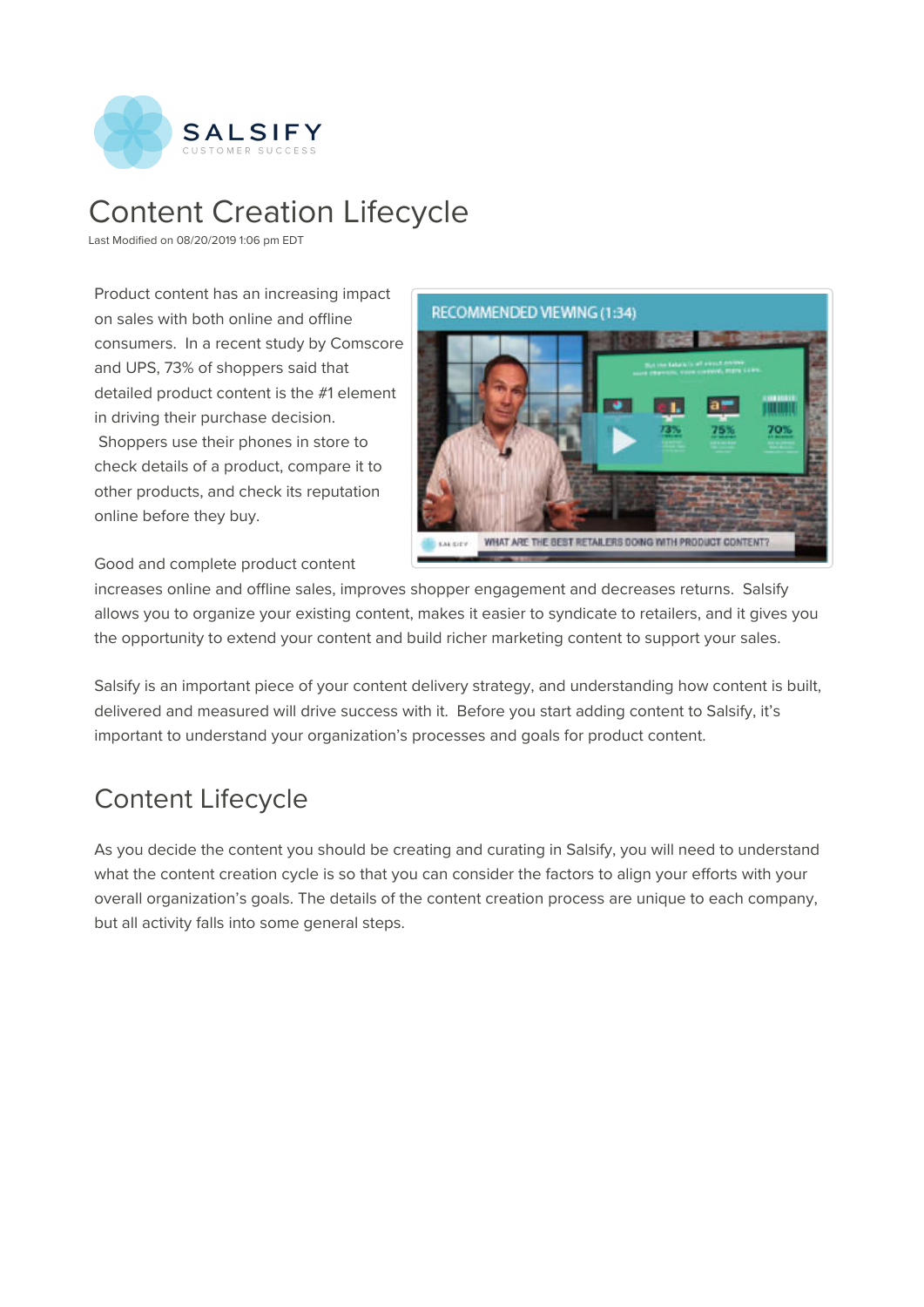

# **Create**

Product content is varied and can be everything from the basic logistic details about your product like dimensions and weight, to deep detail about your products, rich marketing content, images and video. Consider your product types, brands and the special content that may be needed to support them.

#### **Manage**

Think about which teams are currently creating content: What content is currently available, and what content is needed by your retailers and other syndication endpoints like your Ecommerce website? Consider what makes up your product content now, and where that content is created, and where it currently lives.

Consider the steps your content goes through to be accurate and successful. For example, the marketing team may produce your rich product content, then it is approved by a marketing manager, and passed through to a legal compliance team for final review before it is eligible to be used.

# **Optimize**

Compare your data against retailer requirements and discover opportunities to enhance your retailer listings and complete data that they require to publish your products. Salsify will create efficiencies as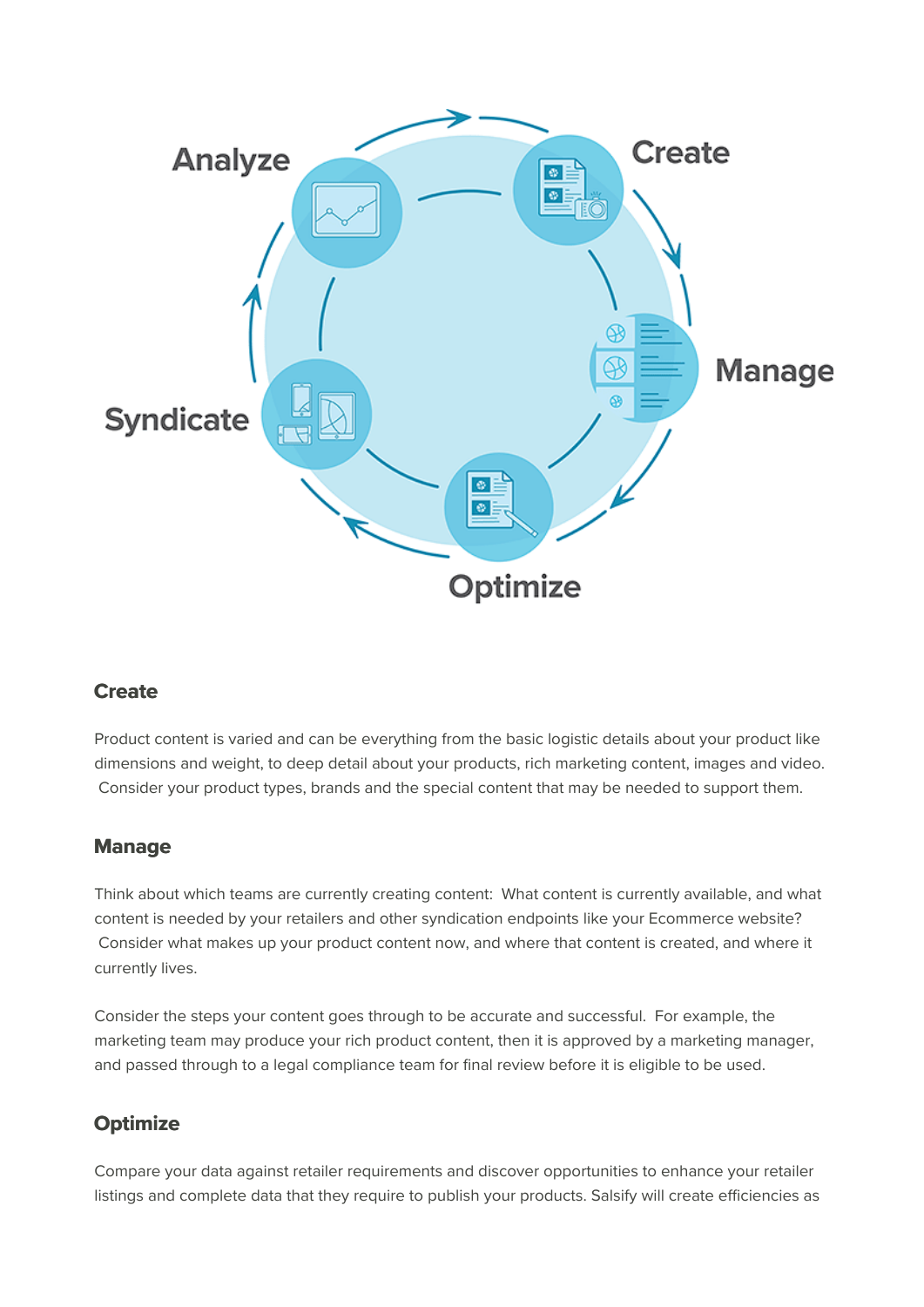you analyze your content against retailer requirements, making it easier to see where your content gaps are, and facilitates getting them updated.

# **Syndicate**

When your product content is ready, you'll deliver it to retailers via the mechanisms they allow. In some cases, you'll deliver electronically directly to the retailer. In other cases, Salsify will generate the data in the retailers' setup sheet format automatically.

### **Analyze**

You'll both track tactical results in numbers of products published and data points sent to retailers, and you'll reach out to retailers to gain feedback. What data is best supporting your products?

With the tactical processes flowing you'll be able to review processes and data and make recommendations on how to improve processes, and where to invest in data that will increase sales and consumer education and overall satisfaction with your products. These recommendations will then drive the next phase of content creation.

# Success Steps in the Content Lifecycle Processes

While the details of the process will vary by organization, the outline remains the same. As we've worked with suppliers and retailers from top global companies to small startup businesses, we've identified the key steps that drive success in the content creation lifecycle. The Salsify onboarding process is designed to guide you through these steps. Here's an overview of what we'll lead you through during the process.

# **Identify a quick win**

To kick off the process and frame efforts, pick an area that's important to your organization and identify a short-term goal related to your content. For example, your goal might be to focus on completing all product information for your top 25 items and syndicating them to your top retailer. Pick something that's attainable during the onboarding process, and produces tangible results that support your organization's overall content and sales goals.

#### **Define your strike team**

Choose the members of the team who have the subject-area expertise, time and motivation to drive the content development process. See Assembling Your Strike Team for more information about roles and responsibilities.

#### **Map the data flow and systems where it lives today**

Outline the content process for your organization. Who are the people and what are the systems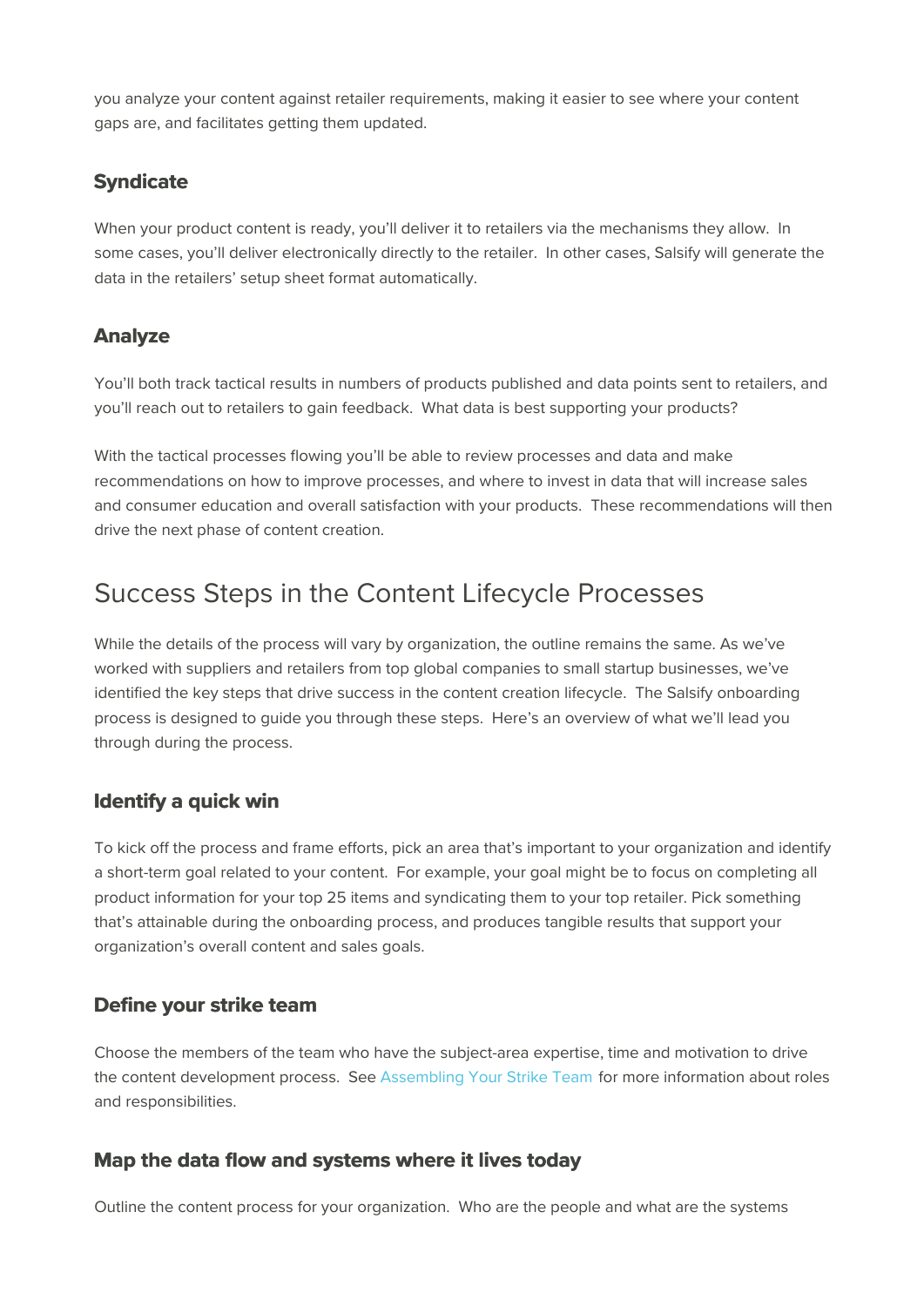involved, and how does data flow from creation to syndication? See Data Flow Worksheet for creating this overview.

# **Import the Data to Salsify**

When you have identified where the information will come from, we'll work together to get that data into Salsify during the onboarding process and will help set up the processes needed to maintain and enhance your product content.

# **Map Content to the Unique Needs of Your Retailers**

The mapping process will match up your existing product content to what your retailers and other endpoints require. You'll learn to transform your existing assets to meet requirements, and begin to identify gaps in your data set.

### **Identify Missing Content for Each Retailer**

As you work through the process, you'll begin to identify requirements for your data - what is needed for your key retailers? What information does your Ecommerce system require?

# **Fill in the Content Gaps**

During this phase, you'll both be filling in gaps for products missing already defined content, but also iterating on the content your organization is developing and working new content into your processes. So for example, you may be going back and filling in blanks for products missing details like color, bullet points, main images, etc. But you may also be working new information into your processes for retailers who require information you don't have yet.

# **Publish Your Content**

When you have the information retailers require and your products are ready, you'll begin syndicating your information to retailers through Salsify channels.

#### **Ask Partners for Results**

Retailers realize the best content comes from brands they partner with. Performance analytics will help create better content and inform where your content creation efforts should be. Reach out to retailers to gain insights into what content is working, what is not, and begin to identify key drivers in your product content. This will inform where your organization should invest future content creation efforts, and you can further iterate and hone your content to support sales.

#### **Socialize the Results**